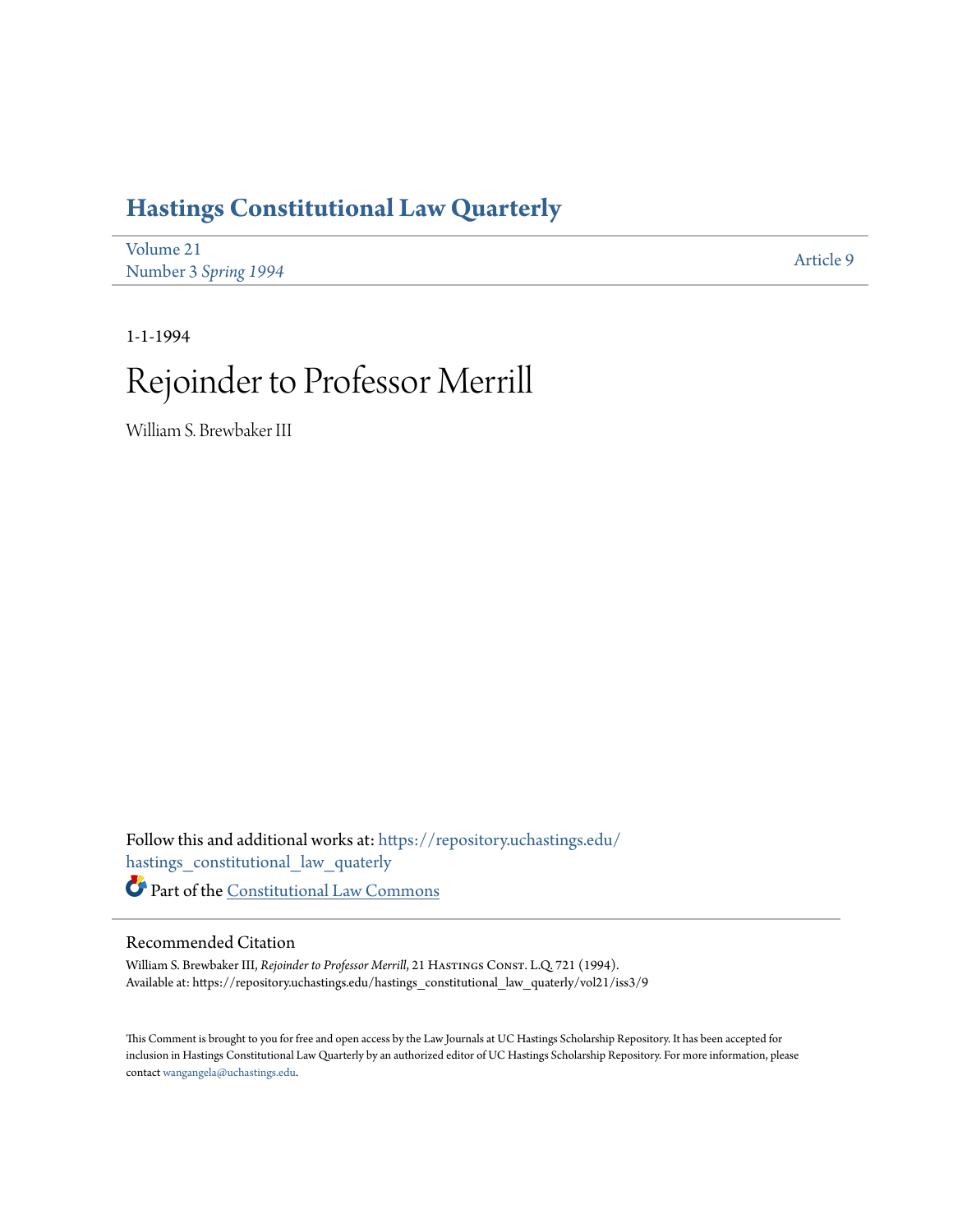### Rejoinder to Professor Merrill

#### *By* **WILLIAM** S. BREWBAKER III\*

Professor Merrill, in his forcefully written reply<sup>1</sup> to my article,<sup>2</sup> gives the impression of responding directly and firmly to the major objections I raise concerning the application of the Takings Clause to health care price regulation. In this case, however, appearances are deceiving.<sup>3</sup> The main points of my article are that  $(1)$  the economic interests at stake in regulatory takings analysis are indistinguishable from those the Court has largely declined to protect since the *Lochner* era ended, and (2) evaluating the net effects of government action in the health care sector is likely to greatly complicate the takings inquiry. Merrill never seriously addresses the first concern. His improbable response to the second is to propose individualized public utility-style ratemaking proceedings at the option of each of the 600,000 physicians in the United States.<sup>4</sup>

Remarkably, Merrill suggests that by applying the "reasonable return" standard to health care price regulation, courts would be applying the Takings Clause "as that Clause has come to be understood by courts through decades of interpretation."<sup>5</sup> Although Professor Merrill is not specific, the group of "courts" to which he refers apparently does not include the Supreme Court of the United States. That Court has, at least since 1937, uniformly rejected takings claims pre-

*5. 1d.* at 709.

<sup>\*</sup> Assistant Professor, University of Alabama School of Law.

<sup>1.</sup> Thomas W. Merrill, *Reply to Professor Brewbaker,* 21 HASTINGS CONsT. L.Q. 709 (1994).

<sup>2.</sup> William S. Brewbaker III, *Health Care Price Controls and the Takings Clause,* 21 HAsTrnGs CONST. L.Q. 669 (1994).

<sup>3.</sup> Merrill inveighs, in turn, against (1) process-based constitutional theory, Merrill, *supra* note 1, at 710-13, (2) substantive due process, *id.* at 713-15, (3) my alleged desire to "doom" takings inquiries from the outset by broadening the scope of regulatory takings analysis, *id.* at 715-18, and, finally, (4) the idea (attributed to me) that "the burdens of price controls should be overlooked because physicians and hospitals can engage in ... 'defensive maneuvers' to mitigate the financial costs of [price] controls." *Id.* at 718.

*<sup>4.</sup> Id.* at 716-17.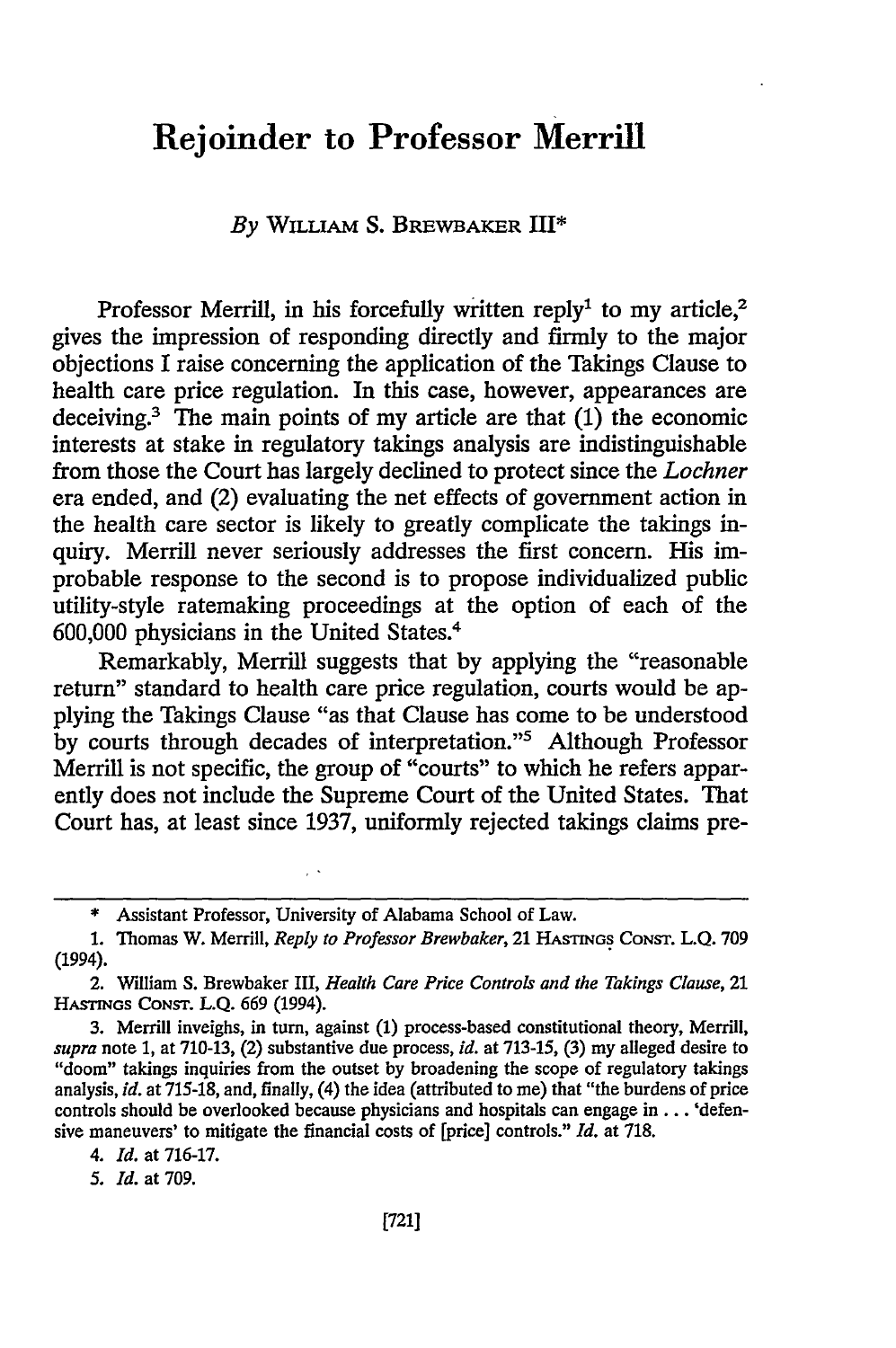mised on price regulation, except when such claims were brought by a public utility.<sup>6</sup>

Finally, Professor Merrill notes "one theme [that] stands out overall" in my article: "Each of the criticisms leveled by Professor Brewbaker, even if valid, could also be made about the Supreme Court's decisions applying the Takings Clause to public utility ratemaking, or  $\dots$  to exercises of the power of eminent domain."<sup>7</sup> The impossibility of theoretical consistency is, of course, the first feature of regulatory takings doctrine noted in my article.<sup>8</sup> It follows that the line-drawing exercise in which the Court has been engaged in the regulatory takings field reflects a practical (as opposed to a theoretically consistent) accommodation of the tensions inherent in regulatory takings doctrine.<sup>9</sup> As first noted by Justice Holmes, these tensions are the need, on one hand, for adequate protection of individuals against confiscatory government action, and, on the other, government's need to govern without undue administrative and financial burden. Because **(1)** the Takings Clause protects some, but not all, economic interests, and (2) the Court has not yet found a theoretically consistent way of distinguishing between those interests that deserve protection and those that do not, virtually *any* argument against compensation in a particular case will "prove[] too much"<sup>10</sup> in the sense that it could be used to argue against compensation in some case in which the Court has reached a contrary result. The same reasoning also applies to arguments *supporting* compensation, however, as Professor Merrill's "specific capital" test illustrates. Like my "sweeping equation of any protection of economic rights with *Lochner[,* Merrill's test] cannot be confined to issues involving physician price controls."<sup>11</sup> As interesting as it is, the "specific capital" theory cannot be limited consistently to price controls and thus would require compensation in a host of cases where the Court has previously found compensation not to be  $due.<sup>12</sup>$ 

It is to Professor Merrill's enduring credit that he has managed to make the argument for Takings Clause review of health care reform

- **8.** *See* Brewbaker, *supra* note 2, at 672-73.
- 9. *See id.* at 672-73, 676.
- 10. Merrill, *supra* note 1, at 717.

12. *See* Brewbaker, *supra* note 2, at 697 & n.123.

s.

*<sup>6.</sup> See* Brewbaker, *supra* note 2, at 707 (citing Yee v. City of Escondido, 112 **S.** Ct. 1522 (1992); Pennell v. City of San Jose, 485 U.S. 1 (1988); Bowles v. Willingham, **321** U.S. 503 (1944); Block v. Hirsch, 256 U.S. 135 (1921)).

<sup>7.</sup> Merrill, *supra* note 1, at 709.

<sup>11.</sup> *Id.* at 715.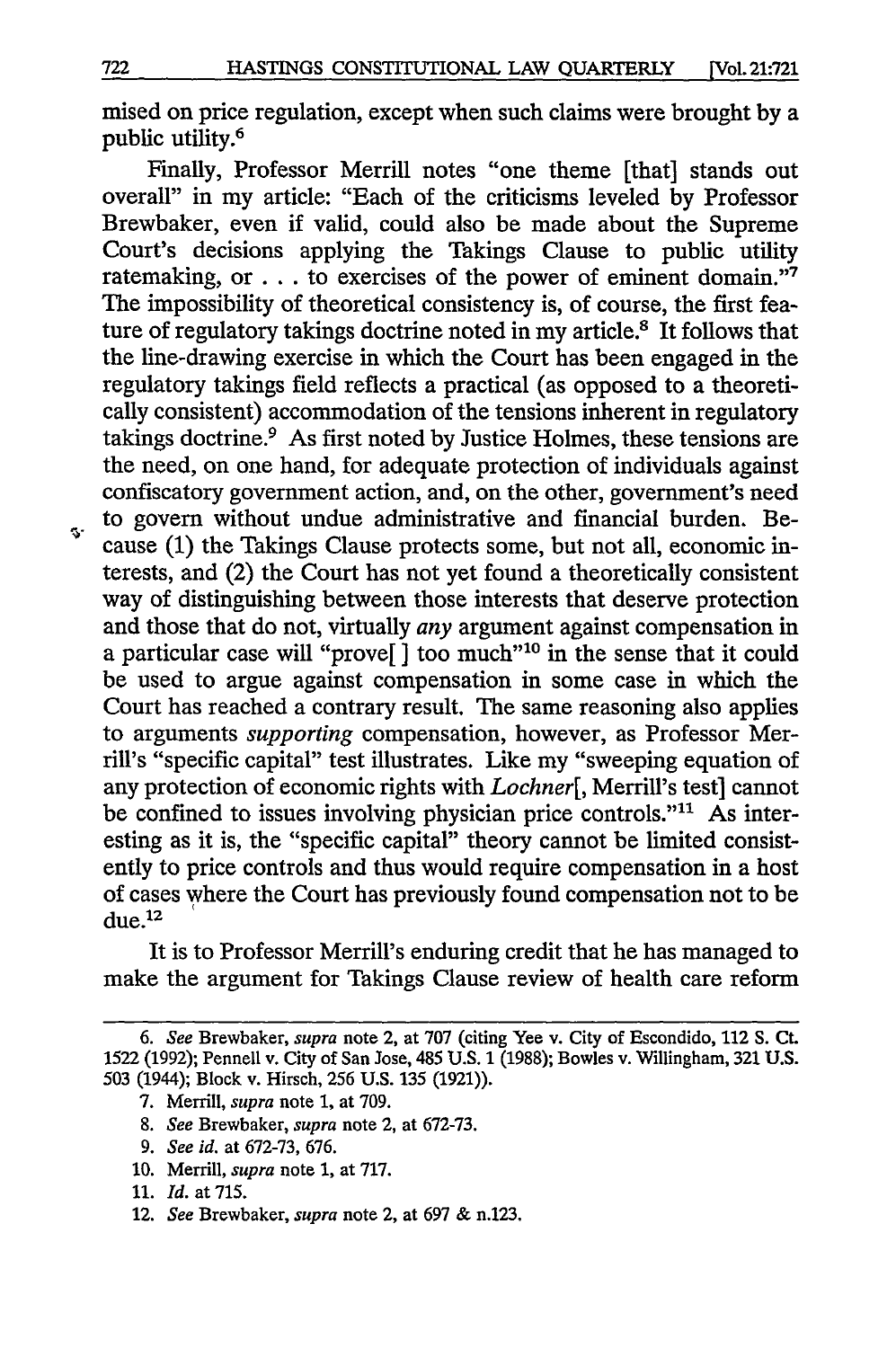legislation, including price controls, sound plausible. However, applying the Takings Clause in the way he proposes would, for practical purposes, require the Court to tell Congress (and the American people) that Congress may not deal with the nation's perceived health care crisis in the way it deems best. The Takings Clause has never been strong enough to carry that sort of message.